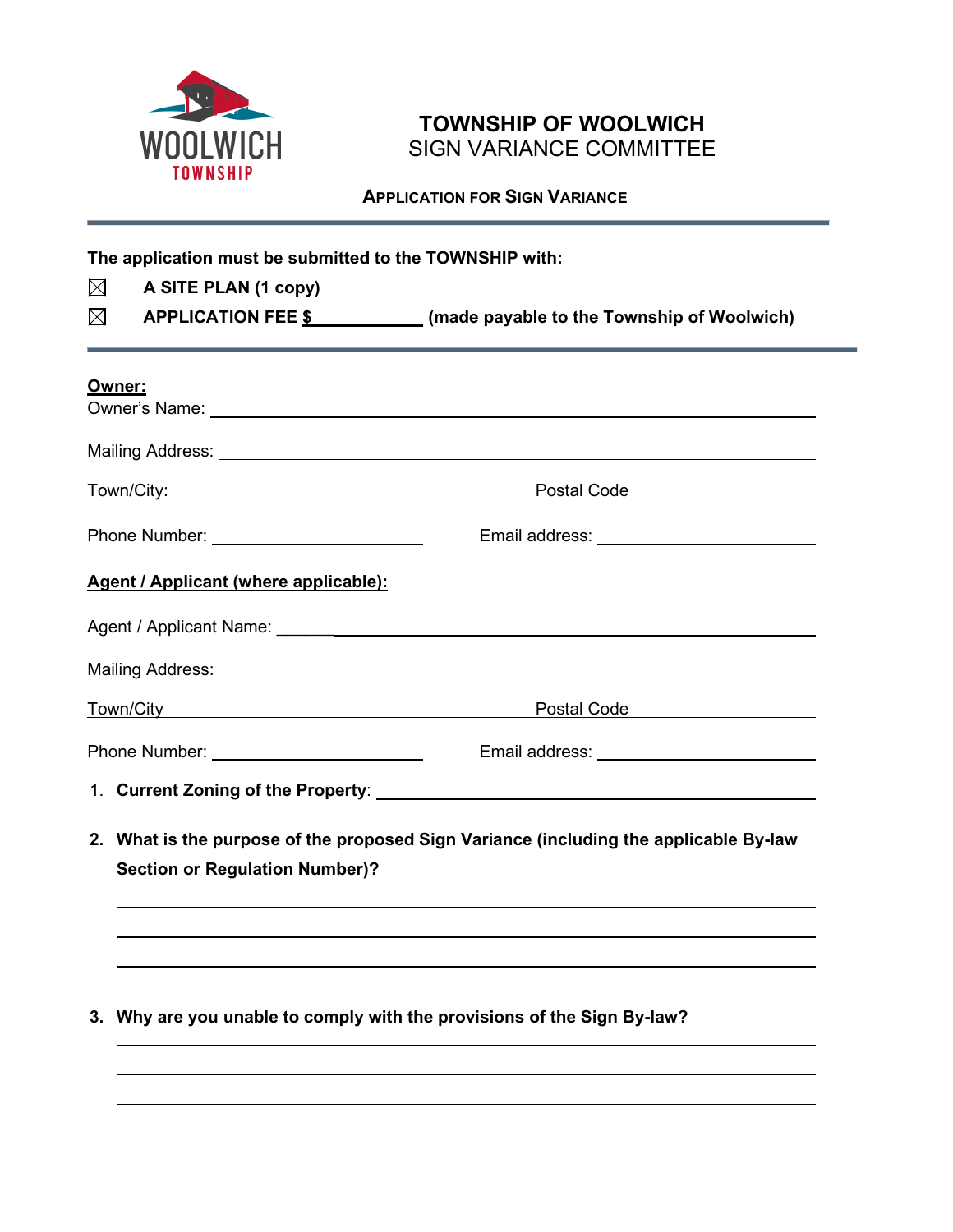### **4. Property Description:**

|                                       | 5. Dimensions of the Property:                                                       |  |  |
|---------------------------------------|--------------------------------------------------------------------------------------|--|--|
|                                       | Frontage: _______ metres Depth: ______ metres Area: _______ (square metres/hectares) |  |  |
|                                       |                                                                                      |  |  |
| 7. Access to Property is by means of: |                                                                                      |  |  |
|                                       | □ Township □ Regional □□ Highway □ Right of Way □ Other:                             |  |  |
|                                       | Former Road No.: ______<br>Road Name: ________________________                       |  |  |

### **8. Description of ALL existing signs, buildings or structures on the subject property. NOTE: all signs, buildings or structures should be noted on the attached site plan showing setbacks from lot lines.**

| <b>Building</b> | Height (metres) Size (metres) | Use | Date Constructed |
|-----------------|-------------------------------|-----|------------------|
|                 |                               |     |                  |
|                 |                               |     |                  |
|                 |                               |     |                  |
|                 |                               |     |                  |
|                 |                               |     |                  |

### **9. Description of ALL NEW SIGNS proposed on the subject property. NOTE: all signs should be noted on the attached site plan showing setbacks from lot lines.**

| Height (metres) Size (metres) | Sign Face Area (meters) | <b>Proposed Set Back</b> |
|-------------------------------|-------------------------|--------------------------|
|                               |                         |                          |
|                               |                         |                          |
|                               |                         |                          |

### **10. Provide a sketch, in metric units, showing:**

- a) the boundaries and dimensions of the subject land;
- b) the location, size, and type of all existing and proposed signs, buildings and structures on the subject land, indicating the distance from the front lot line, rear lot line, and side lot lines;
- c) approximate location of natural and artificial features (e.g., buildings, railways, roads, watercourses, drainage ditches, fields, banks of river or stream, wetlands, wooded areas, wells, and septic tanks) that
	- i. are located on the subject land and land that is adjacent to it, and
	- ii. in the applicant's opinion may affect the application;
- d) the current uses of the land that is adjacent to the subject land;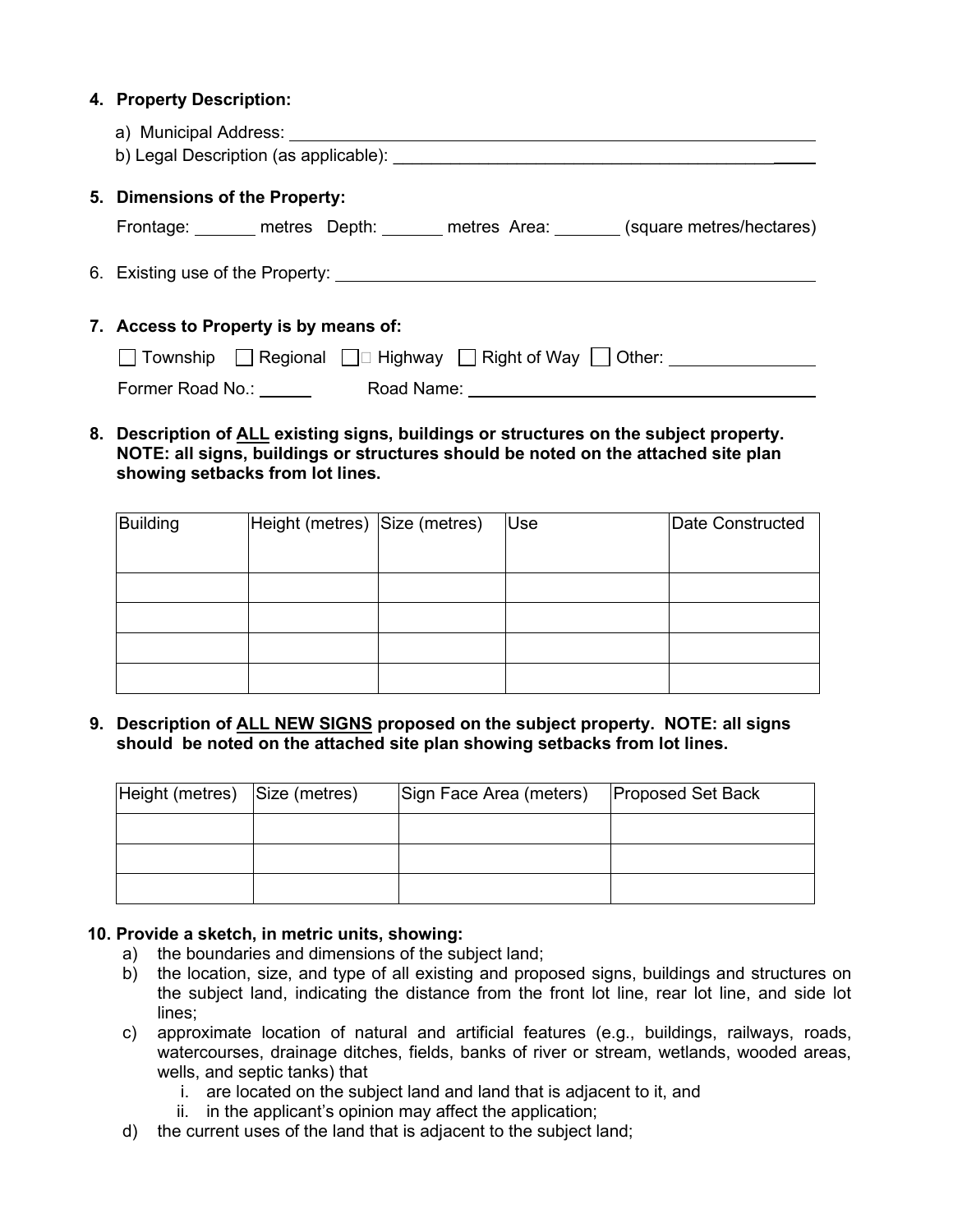- e) the location, width, and name of any roads within or abutting the subject land, indicating whether it is an open or unopened road allowance, a public travelled road, a private road or a right of way:
- f) if access to the subject land will be by water only, the location of the parking and docking facilities to be used; and
- g) the location and nature of any easement affecting the subject land.

*Sketch must be scaled and legible on an 8.5 by 11 paper.*

BE ADVISED THAT ALL APPLICATIONS AND ACCOMPANYING REPORTS ARE CONSIDERED PUBLIC DOCUMENTS AND ARE MADE AVIALABLE TO THE PUBLIC. THIS WILL INCLUDE PROVIDING COPIES OF THE SAME ON THE TOWNSHIP WEBSITE.

BY MAKING AN APPLICATION TO THE TOWNSHIP UNDER THE PLANNING ACT YOU ACKNOWLEDGE THAT YOU ARE GRANTING TOWNSHIP STAFF OR ANY NECESSARY AGENCIES THE RIGHT TO ENTER ONTO THE LANDS TO REASONABLY REVIEW THE PROPERTY IN TERMS OF THE PROPOSED APPLICATION DURING REGULAR BUSINESS HOURS FOR THE PURPOSES OF THE APPLICATION AT HAND.

| For Office use only                                                                                                                                                                                                            |                             |
|--------------------------------------------------------------------------------------------------------------------------------------------------------------------------------------------------------------------------------|-----------------------------|
|                                                                                                                                                                                                                                |                             |
| APPLICATION NO.: \\square\\square\\square\\square\\square\\square\\square\\square\\square\\square\\square\\square\\square\\square\\square\\square\\square\\square\\square\\square\\square\\square\\square\\square\\square\\squ |                             |
| TOWNSHIP FEE: (Application)                                                                                                                                                                                                    | (Advertising)               |
| RECEIPT NO.: A RECEIPT NO.: A RECEIPT ON A RECEIPT OF A RECEIPT OF A REPORT OF A REPORT OF A REPORT OF A REPORT OF A REPORT OF A REPORT OF A REPORT OF A REPORT OF A REPORT OF A REPORT OF A REPORT OF A REPORT OF A REPORT OF | <b>ROLL NO.: Example 20</b> |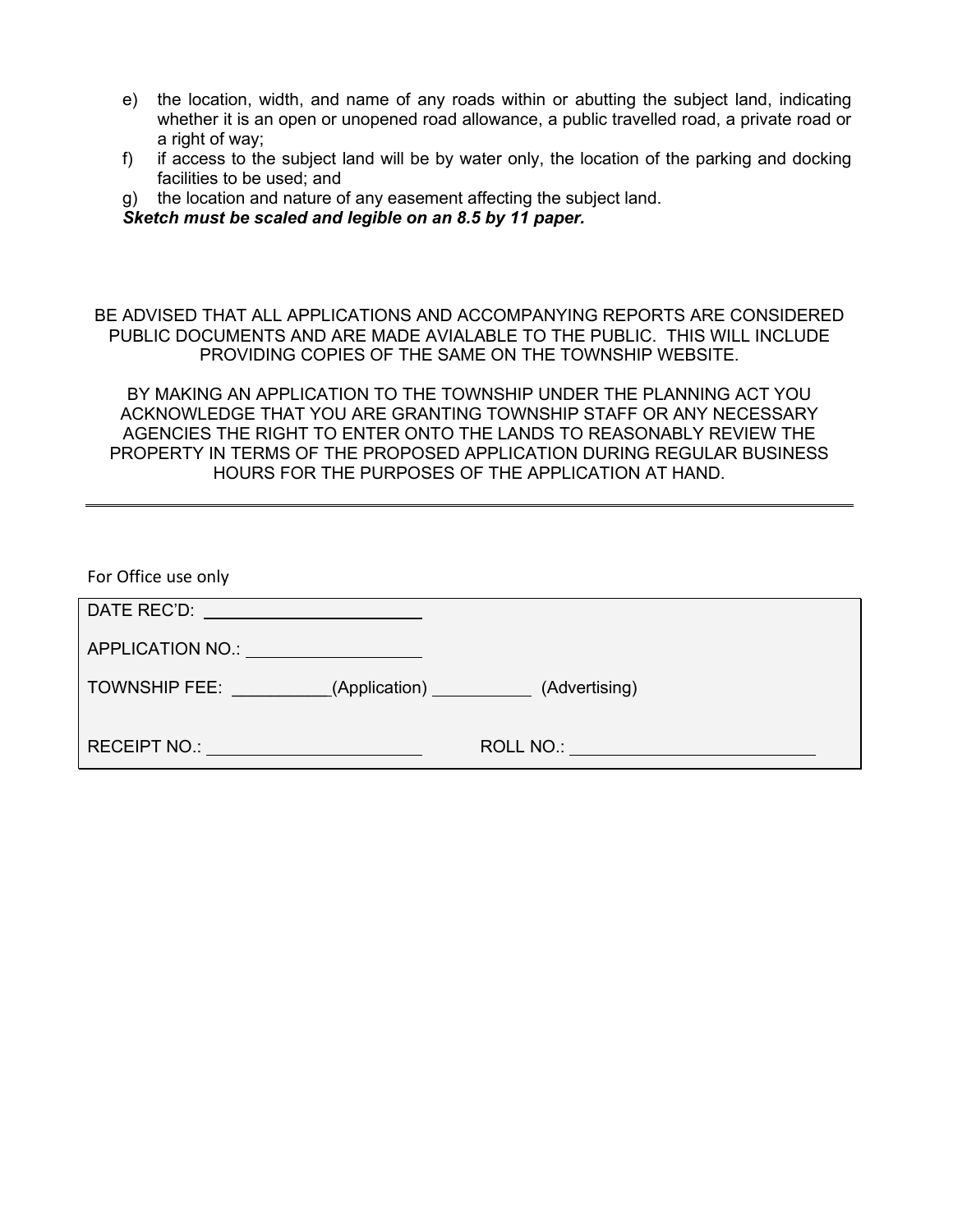## **DECLARATION / SIGNATURE OF THE PROPERTY OWNER**

|                                                                 | solemnly declare that all above statements and the                                                                                                                                                           |
|-----------------------------------------------------------------|--------------------------------------------------------------------------------------------------------------------------------------------------------------------------------------------------------------|
| as it made under oath and by virtue of the CANADA EVIDENCE ACT. | declaration conscientiously believing it to be true and knowing that it is of the same force and effect                                                                                                      |
|                                                                 |                                                                                                                                                                                                              |
| Signature of Owner                                              |                                                                                                                                                                                                              |
|                                                                 | APPOINTMENT OF AUTHORIZED AGENT / APPLICANT (WHERE APPLICABLE)                                                                                                                                               |
|                                                                 | 0f                                                                                                                                                                                                           |
|                                                                 | to act as my Agent / Applicant for this application.                                                                                                                                                         |
| <b>Witness</b>                                                  | Signature of Owner                                                                                                                                                                                           |
| Date                                                            |                                                                                                                                                                                                              |
|                                                                 | <b>DECLARATION / SIGNATURE OF AUTHORIZED AGENT / APPLICANT</b>                                                                                                                                               |
|                                                                 |                                                                                                                                                                                                              |
| as it made under oath and by virtue of the CANADA EVIDENCE ACT. | statements contained in all of the exhibits transmitted herewith are true, and I make this solemn<br>declaration conscientiously believing it to be true and knowing that it is of the same force and effect |
|                                                                 | $20$ <sub>--</sub>                                                                                                                                                                                           |
| Signature of Agent / Applicant                                  |                                                                                                                                                                                                              |
|                                                                 | Questions with respect to the completion of this form should be directed to<br>the Township of Woolwich Planner<br>Phone: 519-669-6033 or 1-877-969-0094 Ext. 6033<br>email: planning@ woolwich.ca           |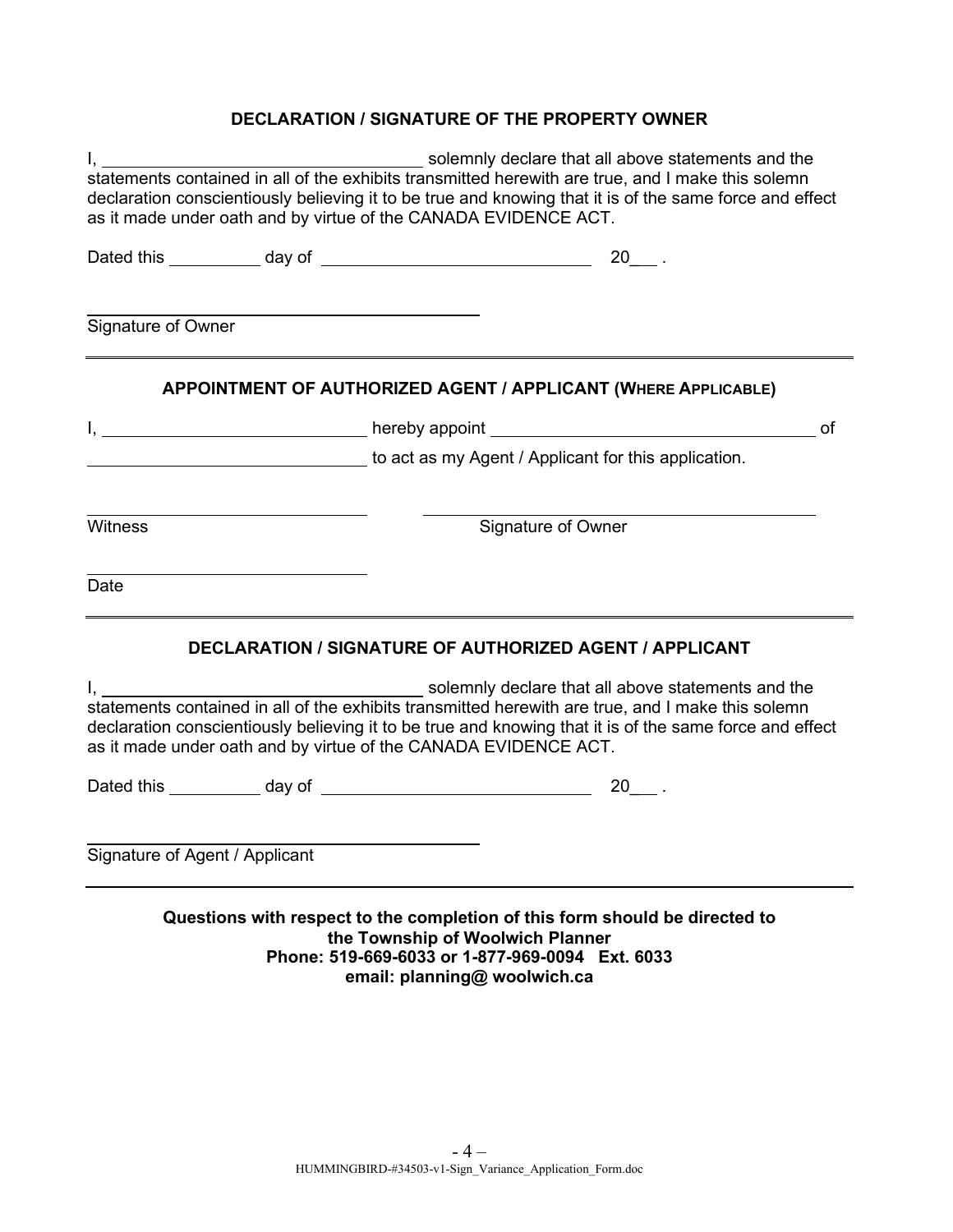

# **ENVIRONMENTAL SITE SCREENING QUESTIONNAIRE**

**The Regional Municipality of Waterloo Planning, Housing and Community Services 150 Frederick Street, 8th Floor Kitchener, Ontario N2G 4J3 (519)575-4533**

### ◆ Cambridge ◆ Kitchener ◆ North Dumfries ◆ Waterloo ◆ Wellesley ◆ Wilmot ◆ Woolwich ◆

**This form must be completed and signed by the property owner(s) for all development applications submitted to the Regional Municipality of Waterloo (The Region).** 

**Municipal Address:** 

1. What are the current uses of the property?

| 2.  | Was the subject property ever used for industrial purposes?<br>If yes, please describe approximate dates and types of industry:                                                                                                                                                            | yes | no | uncertain |
|-----|--------------------------------------------------------------------------------------------------------------------------------------------------------------------------------------------------------------------------------------------------------------------------------------------|-----|----|-----------|
|     | Was the subject property ever used for commercial purposes where there is<br>potential for site contamination (i.e., automotive repair, gas station, dry cleaning<br>operation, chemical warehousing etc.)?<br>If yes, please describe approximate dates and types of commercial activity: | yes | no | uncertain |
| 4a. | Has waste (garbage, solid wastes, liquid wastes) ever been placed on this<br>property?                                                                                                                                                                                                     | yes | no | uncertain |
| 4b. | If yes, when?                                                                                                                                                                                                                                                                              |     |    |           |
|     | Please provide description of waste materials:                                                                                                                                                                                                                                             |     |    |           |
|     | Have hazardous materials ever been stored or generated on the property (e.g.<br>has HWIN registration or other permits been required?)<br>If yes, please summarize details:                                                                                                                | yes | no | uncertain |
|     | Is there reason to believe that this property may be potentially contaminated<br>based on historical use of this or an abutting property?                                                                                                                                                  | yes | no | uncertain |
|     | If yes, please describe the nature of the suspected contamination                                                                                                                                                                                                                          |     |    |           |
|     | Has the subject property or adjacent property ever been used as an agricultural<br>operation where cyanide products may have been used as pesticides?                                                                                                                                      | yes | no | uncertain |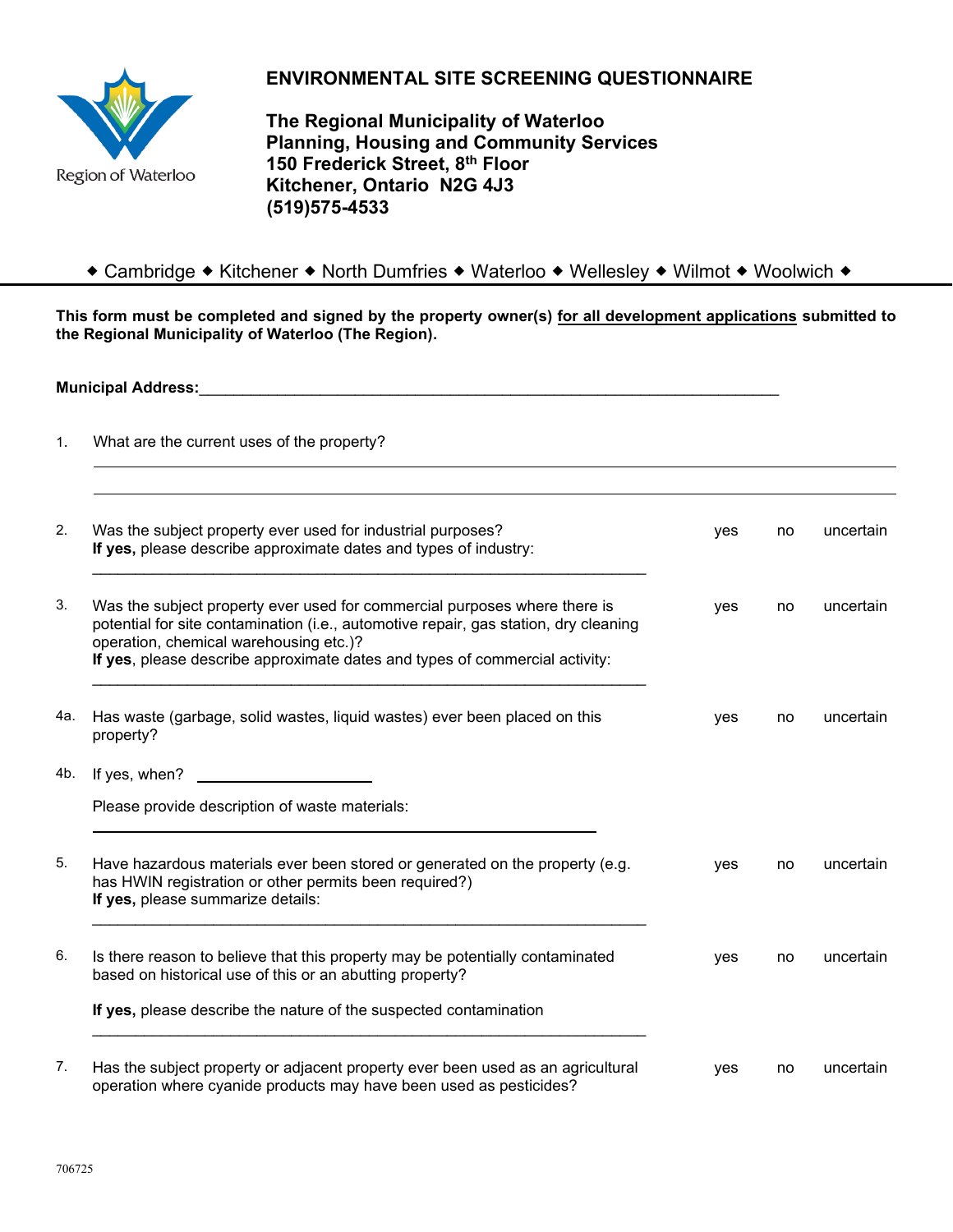| 8.  | Are there or were there ever any above ground or underground storage tanks for<br>fuels or chemicals on the property?<br>If yes, please summarize details                                                                                | <b>ves</b> | no. | uncertain |
|-----|------------------------------------------------------------------------------------------------------------------------------------------------------------------------------------------------------------------------------------------|------------|-----|-----------|
| 9.  | Does the property have or ever had a water supply well, monitoring well,<br>geothermal well?<br>If yes, please provide details:                                                                                                          | <b>ves</b> | no. | uncertain |
| 10. | Does this property use or has it ever used a septic system?                                                                                                                                                                              | <b>ves</b> | no. | uncertain |
| 11. | Have any environmental documents been prepared or issued for this property,<br>including but not limited to a Phase I and II environmental site assessment, risk<br>assessment, Record of Site Condition or Certificate of Property Use? | yes        | no. | uncertain |
| 12. | Will lands be dedicated to the Region as part of this application (including road<br>allowances, daylight triangles)?                                                                                                                    | yes        | no. | uncertain |

## **DECLARATION**

# **Property Owner / Authorized Officer -**

| am the registered owner of the land that is the subject of this document<br>and to the best of my knowledge, the information in this questionnaire is true.<br>DECLARED before me<br>in the |                                     |  |  |  |
|---------------------------------------------------------------------------------------------------------------------------------------------------------------------------------------------|-------------------------------------|--|--|--|
| <b>Commissioner of Oath (Print Name)</b>                                                                                                                                                    | City/Town/Municipality              |  |  |  |
| this<br>20<br>dav of                                                                                                                                                                        |                                     |  |  |  |
| Commissioner of Oaths (signature)                                                                                                                                                           | <b>Registered Owner (signature)</b> |  |  |  |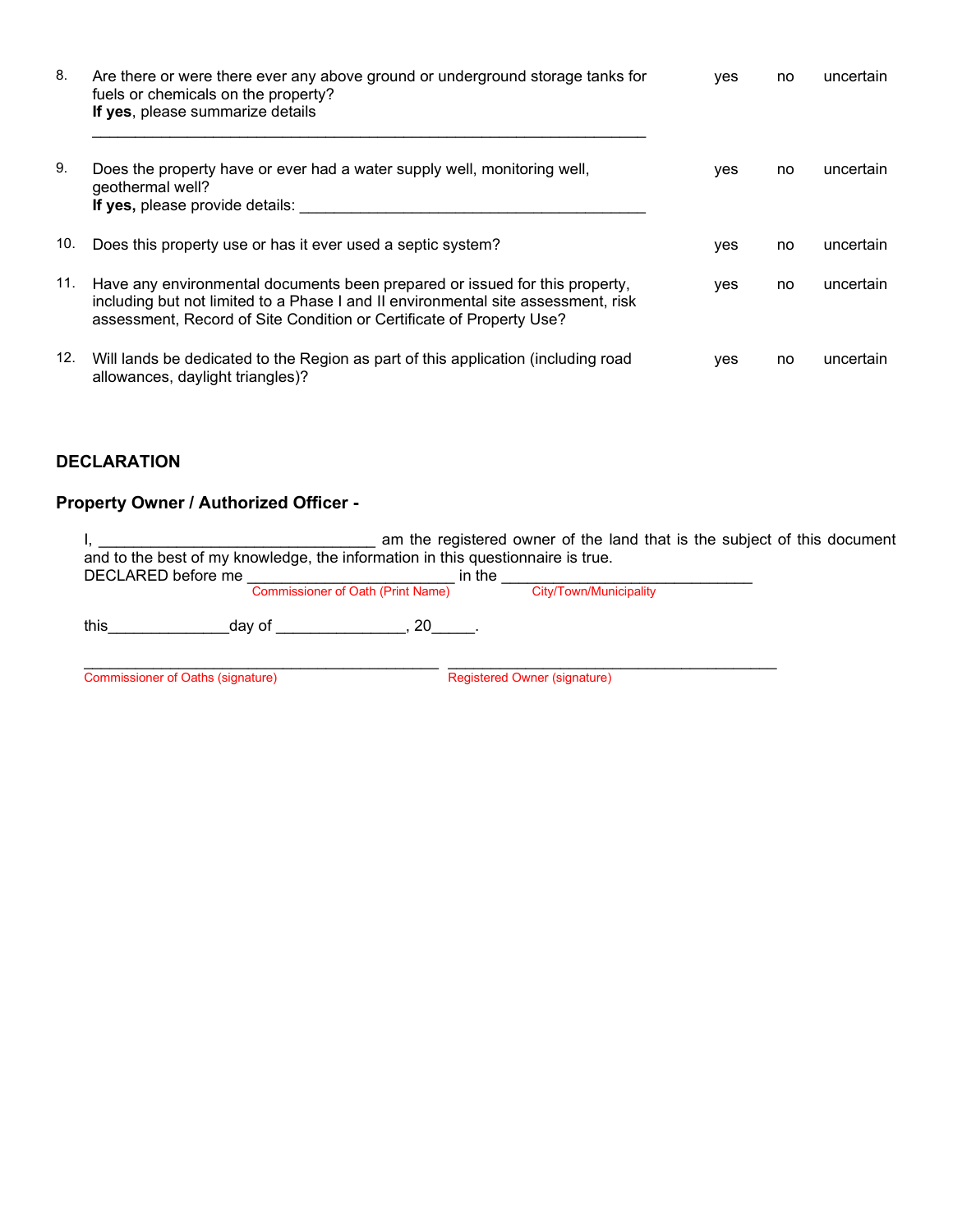# **Applicant's Checklist**

PRIOR TO SUBMITTING THE APPLICATION PLEASE ENSURE THAT:

 $\Box$  You have the applicable application fee(s) in cash or cheque.

You have one (1) original application form. All questions on the application form must be answered. Incomplete applications shall be returned to the applicant.

 $\Box$  If an application is being submitted by a limited company or corporation, signatures must be under corporate seal, if applicable, or signed by an individual having authority to bind the corporation. Similarly any authorization from a limited company or corporation shall be under corporate seal, if applicable, or signed by an individual having authority to bind the corporation.

 $\Box$  The authorization from the property owner has been completed when the application is being signed by an agent.

■ That you have one (1) copy of a site plan  $(8\frac{1}{2}$  X 14" or smaller).

- a. the boundaries and dimensions of the subject lands
- b. the location, size and type of all existing and proposed signs, buildings and structures on the subject land, indicting distance of the buildings or structures from the front yard lot line, rear yard lot line and the side yard lot lines.
- c. the approximate location of all natural and artificial features on the subject land and on the land that is adjacent to the subject land that, in the opinion of the applicant, may affect the application. Examples include buildings, railways, roads, watercourses, drainage ditches, river or stream banks, wetlands, wooded areas. wells and septic tanks.
- d. the current uses on the land that is the subject of the application.
- e. the location, width and name of any roads within or abutting the subject land, indicating whether it is an unopened road allowance, a public traveled road, a private road or a right of way.
- f. the location and nature of any easements affecting the subject land.

# **FOR YOUR INFORMATION**

- Your application is scheduled for the meeting on Tuesday, at 4:30 p.m., you will receive a formal notice of the date and time of the hearing in the mail.
- Unless otherwise indicated on the notice, the Sign Variance Committee meeting will be held in the Council Chambers, 24 Church Street West, Elmira.
- The owner or the agent must attend this meeting and make a presentation to the Committee, or the application may be deferred.
- Typically there will be more than one application to be heard at a hearing. Applications are heard in the order they are received.